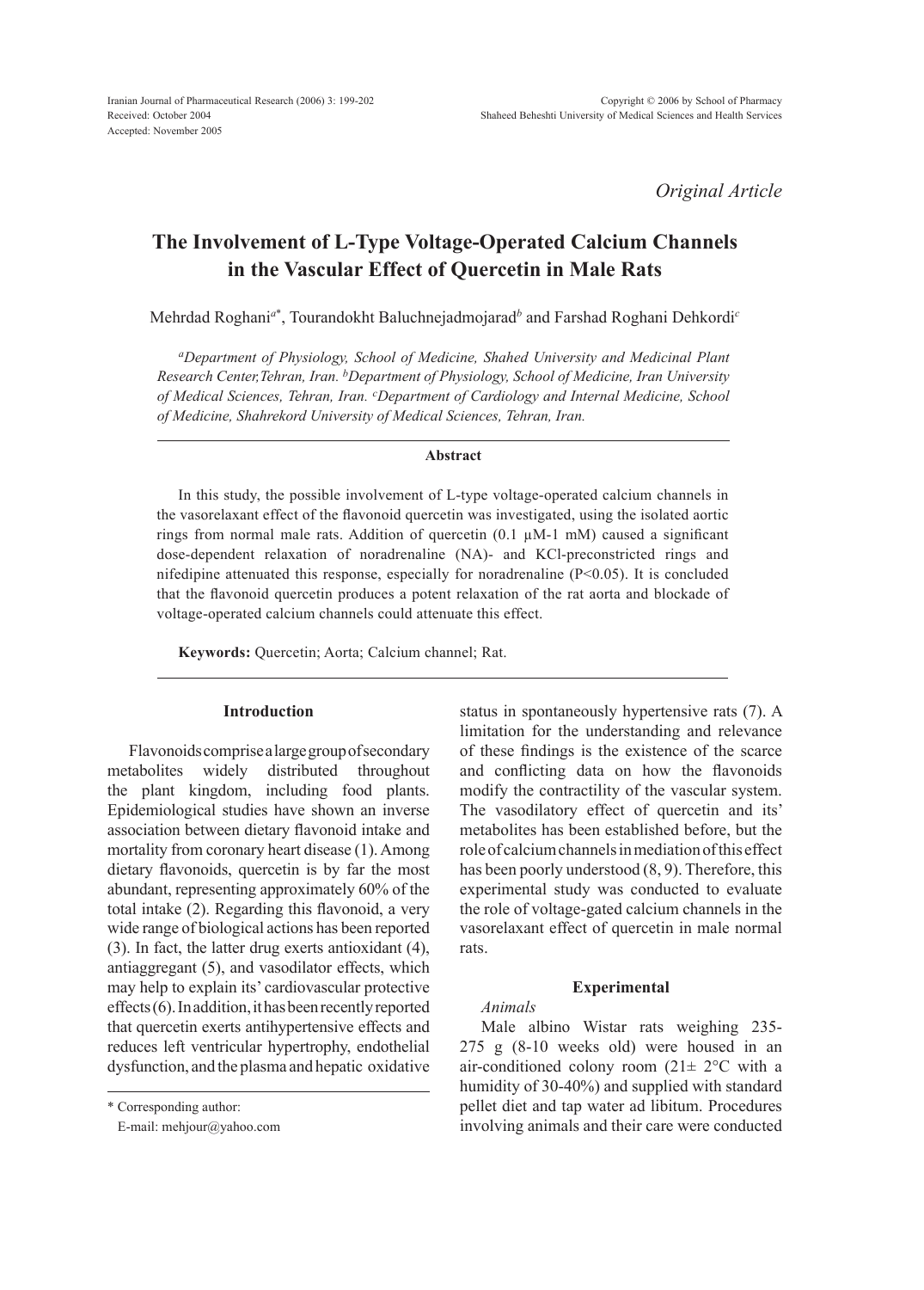in conformity with the institutional guidelines of Shahed University (Tehran, Iran) and in accordance to the NIH guidelines for the care and use of laboratory animals.

#### *Experimental procedure*

The rats (n=20) were anesthetized with diethyl ether, decapitated, and then through opening the abdomen, the descending thoracic aorta was carefully excised and placed in cold physiological saline solution (PSS) containing (mM): NaCl 118, KCl 4.6,  $MgSO_4$  1.2, KH<sub>2</sub>PO<sub>4</sub> 1.2, glucose 11.1, NaHCO<sub>3</sub> 27.2, and CaCl<sub>2</sub> 1.8. Thereafter, the aorta was cleaned of excess connective tissue and fat and cut into rings of approximately 4 mm in length. Aortic rings were suspended between two triangular-shaped wires. One wire was attached to a fixed tissue support in a 50 ml isolated tissue bath containing PSS (pH 7.4) maintained at 37°C and continuously aerated with a mixture of 5%  $CO<sub>2</sub>$  and 95%  $O<sub>2</sub>$ . The other end of each wire attached by a cotton thread to a F60 isometric force transducer (Narco Biosystems, USA) coupled to a signal amplifier and connected to a Pentium-III (IBM-compatible) computer via an A/D interface. Recording and analysis of data was performed using the Physiograph I software (Behineh Arman Co., Tehran). In all experiments, special care was taken to avoid damaging the luminal surface of endothelium. The rings were allowed to equilibrate for 90 min under a resting tension of 1.5 g, before the start of experiments. This had been shown in preliminary experiments to be the optimal resting tension. During the equilibration, the rings were washed every 30 min. For examining the endothelial integrity, rings pre-constricted with noradrenaline (NA, 1µM) were exposed to a single addition of acetylcholine (ACh, 10 µM). Only those endothelium-intact rings exhibiting more than 50% relaxation in response to ACh were used for further experimentation. In all experiments, after the addition of each dose, a plateau response was obtained before the addition of a subsequent dose. Furthermore, all experiments for NA were performed in the presence of 1  $\mu$ M timolol, 1  $\mu$ M imipramine, and  $1 \mu M$  prednisolone to eliminate the effects of β-adrenoceptors, neuronal uptake, and extraneuronal uptake respectively.

After an initial equilibration, the aortic rings

were allowed to achieve maximal tension by exposure to a high  $K^+$  solution (80 mM), which was prepared by replacing the NaCl concentration of PSS with an equimolar concentration of KCl. Then, the relaxant responses to different concentrations of quercetin  $(0.1 \mu M-1 \dot{m})$ were recorded. After PSS rinsing (3 times within a period of 30 min), the rings were constricted with  $NA(1\mu M)$  and again the relaxant responses to the same concentrations of quercetin were recorded. The quercetin-evoked vasorelaxation was expressed as a percentage of relaxation and the  $IC_{50}$  (the concentration which produced a 50% maximal relaxation) was determined from the concentration-response curves. The involved mechanisms underlying the vasorelaxant action of quercetin was examined by pretreatment of some aortic rings (n=15) with nifedipine, 5 min before the addition of vasoconstrictors and quercetin.

#### *Drugs and chemicals*

Noradrenaline bitartrate, acetylcholine-HCl, quercetin, and streptozotocin were purchased from Sigma Chemical (St. Louis, Mo., USA). Prednisolone, imipramine, and timolol were obtained from Darupakhsh and Sinadarou pharmaceutical companies (Tehran, Iran) as a gift. All other chemicals were purchased from Merck (Germany). The flavonoid quercetin and calcium channel blocker nifedipine were dissolved in dimethylsulfoxide (DMSO). The final concentration of DMSO was less than 0.08%, which was shown to be devoid of any observable effects on the smooth muscle tone. Meanwhile, cumulative addition of this vehicle (DMSO) had no significant effect (at most 1.5-4% relaxation at the highest concentration of DMSO) on the thoracic aorta. Further dilutions of the drugs were made in PSS.

# *Data and statistical analysis*

All the data abtained are presented as mean  $\pm$  S.E.M. and analyzed by the student's t-test, with a significant level of P<0.05.

## **Results and Discussion**

Noradrenaline  $(1 \mu M)$  induced a sustained contraction of the rat aorta, with a peak tension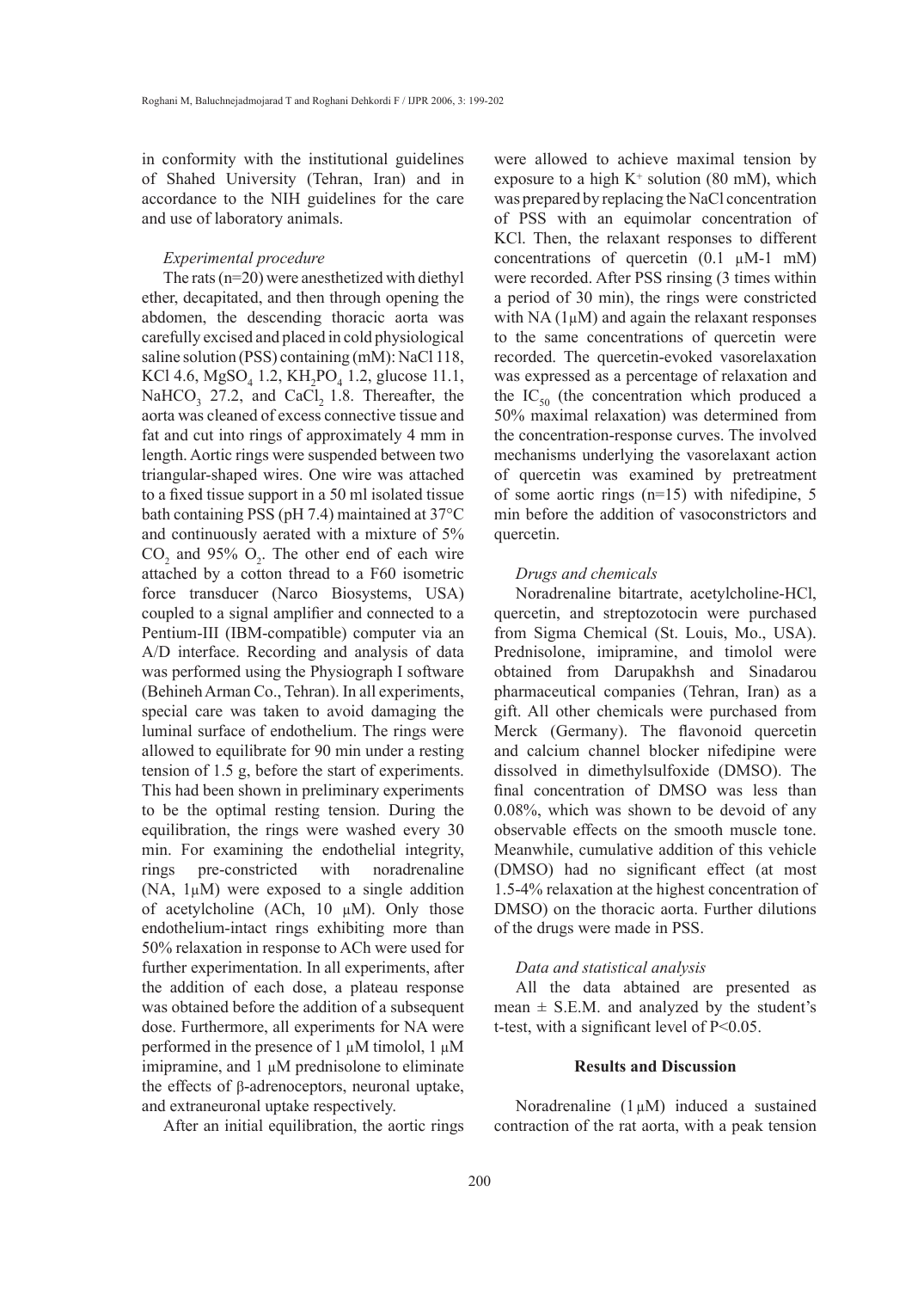

Figure 1. Vasorelaxant effect of quercetin against NA (A) and high K<sup>+</sup> (B)-induced contractions in aortic rings and the effect of nifedipine pretreatment \* P<0.05, \*\* P<0.01

of  $758.23 \pm 36.7$  mg. Addition of quercetin to the aortic rings induced a dose-dependent relaxation of the rings pre-contracted with NA (Figure 1A). In this respect, quercetin-induced vasorelaxation of rings in the control group pretreated with nifedipine was significantly lower than that of the control group at concentrations higher than 100  $\mu$ M (P<0.05 and P<0.01). The IC<sub>50</sub> (in a logarithmic scale) was  $-4.42 \pm 1.02$  for the control group and  $-3.97 \pm 1.16$  for the control group pretreated with nifedipine. This difference did not reach to a significant level.

Addition of a high  $K^+(80 \text{ mM})$ -containing PSS to the tissue bath induced a maximal tension of  $317.2 \pm 15.9$  mg. Addition of quercetin to the aortic rings induced a dose-dependent relaxation of the rings pre-contracted with NA (Figure 1B). In this respect, quercetin-induced vasorelaxation of rings in the control group pretreated with nifedipine was significantly lower than that of the to control group, only at a concentration of 1 mM (P<0.05). Further more, the  $IC_{50}$  was also  $-3.82 \pm 1.02$  for the control group and  $-3.07 \pm 1.16$  for the control group pretreated with nifedipine. Their difference did not reach a significant level.

Vasodilator effects of flavonoids have already been reported in the literature and most of the flavonoids described to date exhibit a vasorelaxant relaxant effect (10). Previous reports have also shown the vasodilator effect of quercetin in isolated rat aorta (6). In this respect, many flavonoids, including quercetin, exert vasodilator effects probably through the release of endothelium-derived relaxing factors such as nitric oxide. It is well known that NO induces vascular smooth muscle relaxation through the activation of guanylyl cyclase, leading to the accumulation of cyclic GMP (11). In this regard, the results of previous studies have also shown that the quercetin-induced vasorelaxation in the aortic ring precontracted with noradrenaline is abolished by nitro L-arginine methyl ester (L-NAME), and quercetin produces significant increases in intracellular calcium level in the endothelial cells. This increase by quercetin has been abolished after removal of extracellular calcium. Therefore, quercetin through activating nitric oxide synthesis and release, by increasing intracellular calcium level in vascular endothelial cells, could exert its vasodilatory effect (12), and blockade of voltagedependent calcium channels by nifedipine may attenuate the vasodilatory effect of this flavonoid, as observed in this study (12).

In summary, it can be concluded that the flavonoid quercetin produces a potent relaxation of the rat aorta and blockade of voltage-operated calcium channels could attenuate this effect.

# **Aknowledgement**

This research study was financially supported by a grant from the Research Council of Shahed University (Tehran, Iran). The authors also gratefully appreciate Ms. Fariba Ansari for her excellent technical assistance.

## **References**

- (1) Hirvonen T, Pietinen P, Virtanen M, Ovaskainen ML, Hakkinen S, Albanes D and Virtamo J. Intake of flavonols and flavones and risk of coronary heart disease in male smokers. *Epidemiology* (2001) 12: 62–67
- (2) Hertog MGL, Hollman PCH, Katan MB and Kromhout